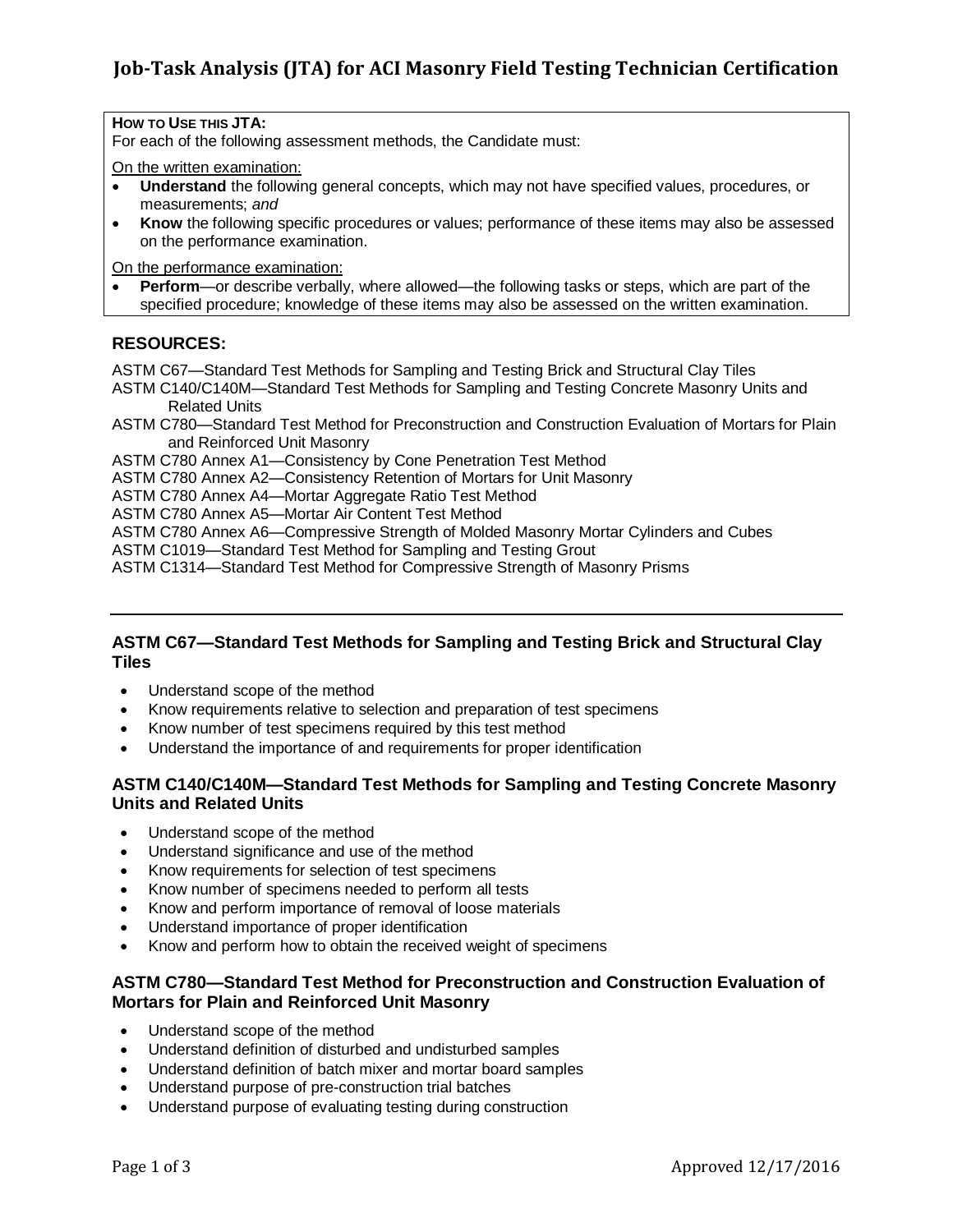## **Job-Task Analysis (JTA) for ACI Masonry Field Testing Technician Certification (Continued)**

- Know test methods used for evaluation of field mortars
- Understand significance and use of the method and annexes
- Know test method limitations
- Understand hazards
- Know requirements of sampling mortars
- Know requirements of sampling materials
- Know requirements for sampling records
- Understand requirements for specimens for pre-construction and construction evaluations
- Understand batch to batch variations
- Know procedures for mortar preparation
- Know procedures for mortar mixing
- Know reporting requirements as a field technician

#### **ASTM C780 Annex A1—Consistency by Cone Penetration Test Method**

- Understand scope of the method
- Know the apparatus required to perform the procedure
- Know and perform procedure for test method
- Understand reporting requirements as a field technician

#### **ASTM C780 Annex A2—Consistency Retention of Mortars for Unit Masonry**

- Understand scope of the method
- Know the apparatus required to perform the procedure
- Know procedure for test method
- Understand reporting requirements as a field technician

#### **ASTM C780 Annex A4—Mortar Aggregate Ratio Test Method**

- Understand scope of the method
- Know the apparatus required to perform the procedure
- Know and perform procedure for field test method

#### **ASTM C780 Annex A5—Mortar Air Content Test Method**

- Understand scope of the method
- Know the apparatus required to perform the procedure
- Know procedure for test method
- Understand reporting requirements as a field technician

#### **ASTM C780 Annex A6—Compressive Strength of Molded Masonry Mortar Cylinders and Cubes**

- Understand scope of the method
- Know equipment requirements for preparation of specimens
- Know and perform procedure for test method (fabrication of cylinders and cubes)
- Procedure (fabrication of cubes in accordance with ASTM C109)
- Know procedures for storing of specimens (up to delivery to laboratory)
- Understand reporting requirements as a field technician

#### **ASTM C1019—Standard Test Method for Sampling and Testing Grout**

- Understand scope of the method
- Understand significance and use of the method
- Know the equipment or apparatus needed to execute the procedure
- Know number of specimens and dimensional requirements specified